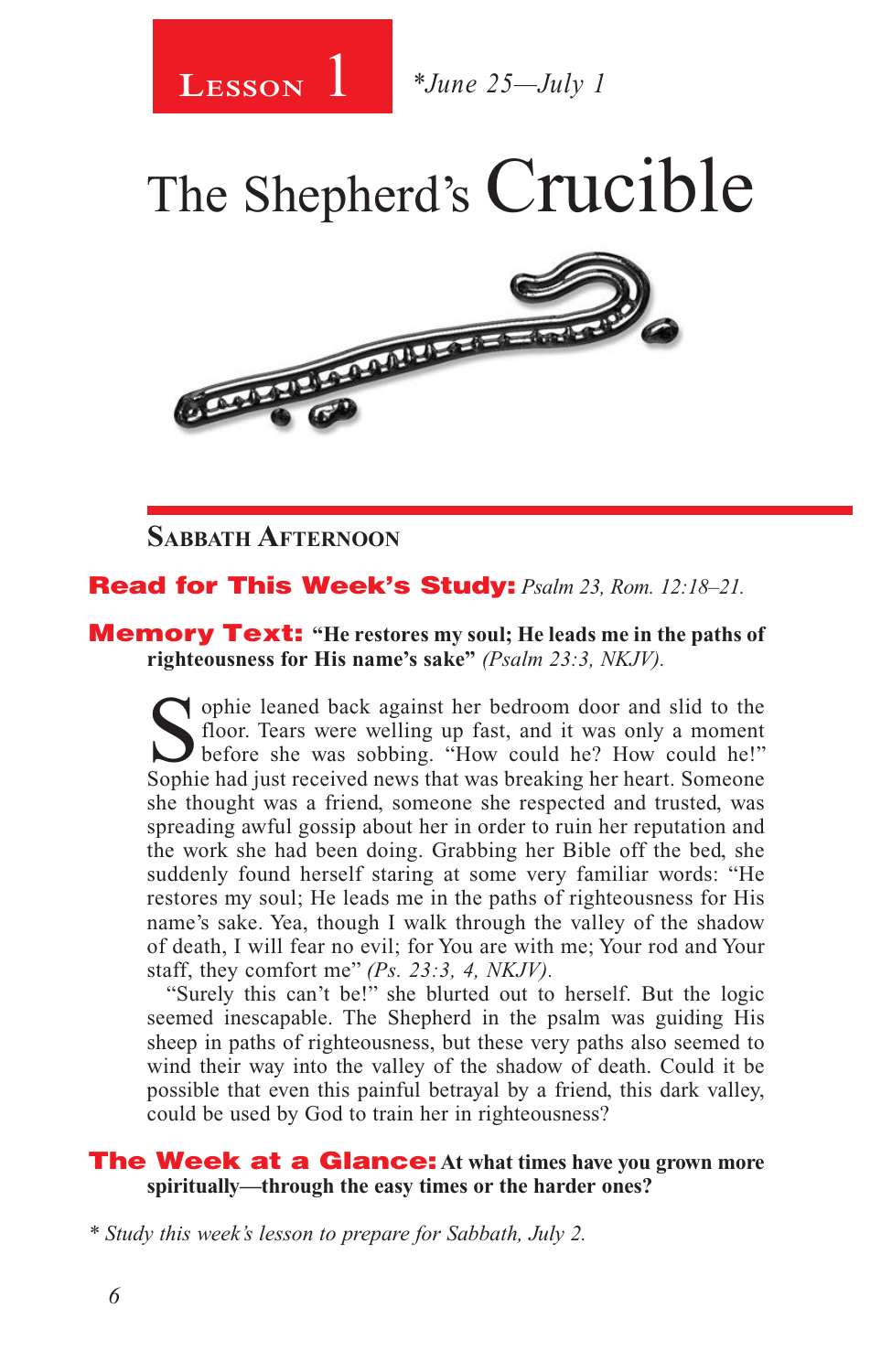**SUNDAY** June 26

## **A Guide for the Journey: The Shepherd**

"The Lord is my shepherd; I shall not want" *(Ps. 23:1, NKJV).* 

Some children were asked to draw a picture of God. Without exception, each one drew a picture with a heart somewhere in it. When asked why, they declared unanimously that God is love. It was as simple as that.

It is easy to have a good opinion of God and His purposes when everything is going well. But as we grow older and life becomes harder and more complicated, our view of God often changes. God doesn't change, of course *(Heb. 13:8, James 1:17)*, but we do.

Because of the pastoral lifestyle of the people in Old Testament times, Psalm 23 uses the image of a shepherd to describe the way God cares for us. The symbol of a shepherd is used for God—in both the Old Testament and the New Testament. It's a wonderful picture and one that is changeless, too. Before we look at Psalm 23, let's survey how different Bible writers understand the work and character of the Shepherd throughout the Bible.

#### What **do you learn about the Shepherd from each text?**

| <i>Jer.</i> 23:3, 4 |  |  |
|---------------------|--|--|
|                     |  |  |
|                     |  |  |
|                     |  |  |
| 1 Pet. 2:25         |  |  |

Now **turn to Psalm 23. What does the Shepherd do to care for His sheep?**

**What does it mean to you to know that there is Someone like this caring for you? How could you use this picture to encourage someone whose picture of God has been obscured because of his or her own struggles, whatever they are?**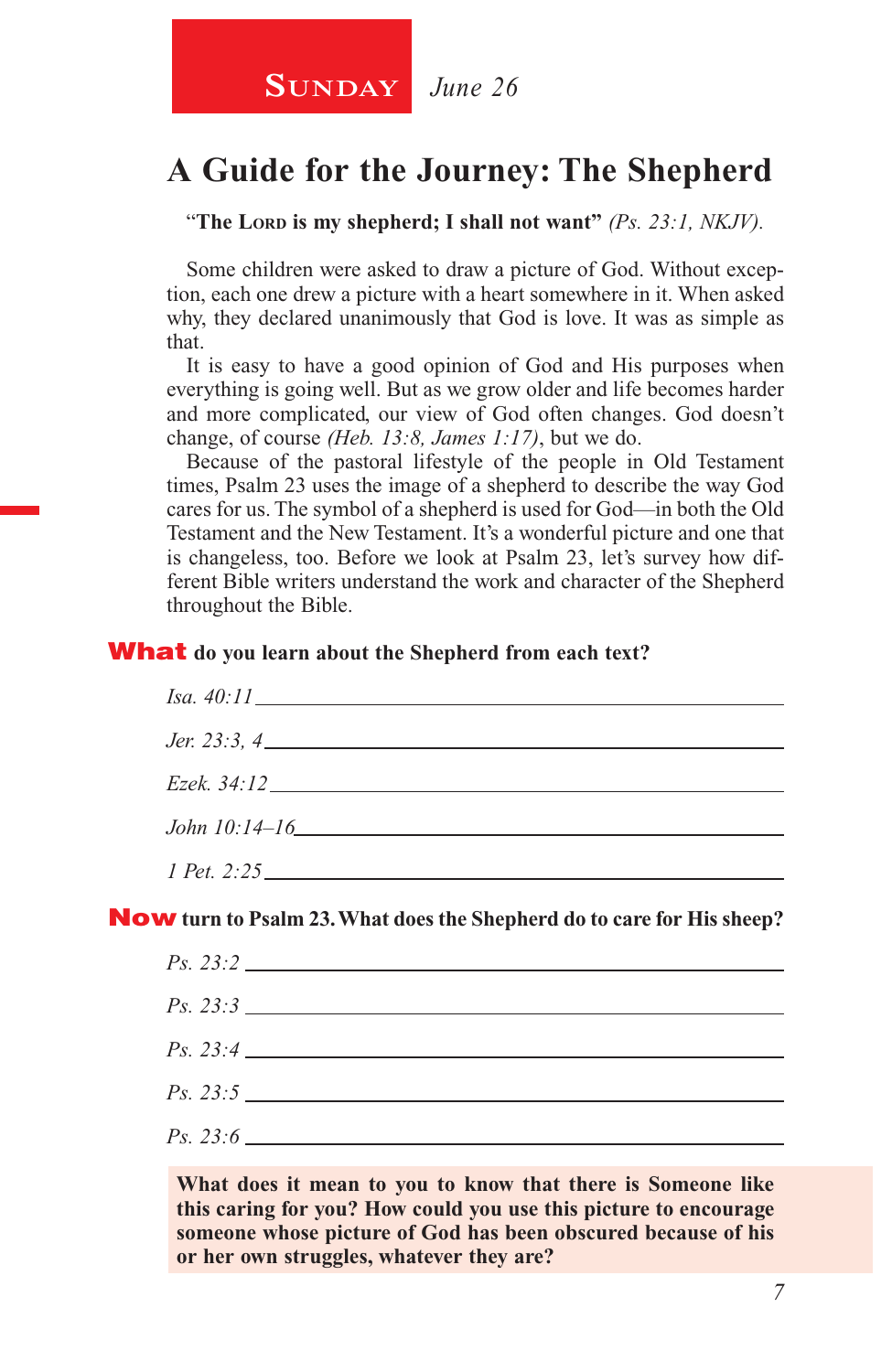## **Locations on the Journey**

**"He leads me in right paths for his name's sake"** *(Ps. 23:3, NRSV).*

Imagine the "paths of righteousness" *(Ps. 23:3)* stretching out before you, way out into the distance. You cannot see the end, but you know that at the end of the journey is home, God's house. As you focus a little closer to you, do you see where the path leads? You can see some places clearly, but other parts are totally obstructed by large or dangerous obstacles. Sometimes the path disappears over a ridge. Some parts of the path are easy to walk along; others are difficult. It was just like this as Israel traveled from Egypt to the Promised Land, and it is described the same way in this psalm.

**Identify** from Psalm 23 the locations that David sees the sheep pass**ing through when following the paths of righteousness as they make their way to the house of the Lord.**

\_\_\_\_\_\_\_\_\_\_\_\_\_\_\_\_\_\_\_\_\_\_\_\_\_\_\_\_\_\_\_\_\_\_\_\_\_\_\_\_\_\_\_\_\_\_\_\_\_\_\_\_\_\_\_\_ \_\_\_\_\_\_\_\_\_\_\_\_\_\_\_\_\_\_\_\_\_\_\_\_\_\_\_\_\_\_\_\_\_\_\_\_\_\_\_\_\_\_\_\_\_\_\_\_\_\_\_\_\_\_\_\_ \_\_\_\_\_\_\_\_\_\_\_\_\_\_\_\_\_\_\_\_\_\_\_\_\_\_\_\_\_\_\_\_\_\_\_\_\_\_\_\_\_\_\_\_\_\_\_\_\_\_\_\_\_\_\_\_

But why are these paths called "paths of righteousness" or "right paths" *(NIV, NRSV)*? Here are four important reasons. First, they are the right paths because they lead to the right destination—the Shepherd's home. Second, they are the right paths because they keep us in harmony with the right Person—the Shepherd Himself. Third, they are the right paths because they train us to be the right people like the Shepherd. Fourth, they are the right paths because they give us the right witness—as we become the right people, we give glory to the Lord. They are "right" or "righteous" paths, whether the going is easy or hard.

It is important to realize that when God leads us, it is not simply a question of His delivering a parcel to the destination. It is much more than guidance and protection. Like the many examples all through the Bible in which God is leading His people (whether it is leading Abraham by His promises or leading Israel by the pillar of fire and cloud), when God is guiding, it is always about His training His people in righteousness.

**How conscious are you that righteousness is the Shepherd's priority for your life? How can trials change your life so that you better reflect the character of Christ?**

\_\_\_\_\_\_\_\_\_\_\_\_\_\_\_\_\_\_\_\_\_\_\_\_\_\_\_\_\_\_\_\_\_\_\_\_\_\_\_\_\_\_\_\_\_\_\_\_\_\_\_\_\_\_ \_\_\_\_\_\_\_\_\_\_\_\_\_\_\_\_\_\_\_\_\_\_\_\_\_\_\_\_\_\_\_\_\_\_\_\_\_\_\_\_\_\_\_\_\_\_\_\_\_\_\_\_\_\_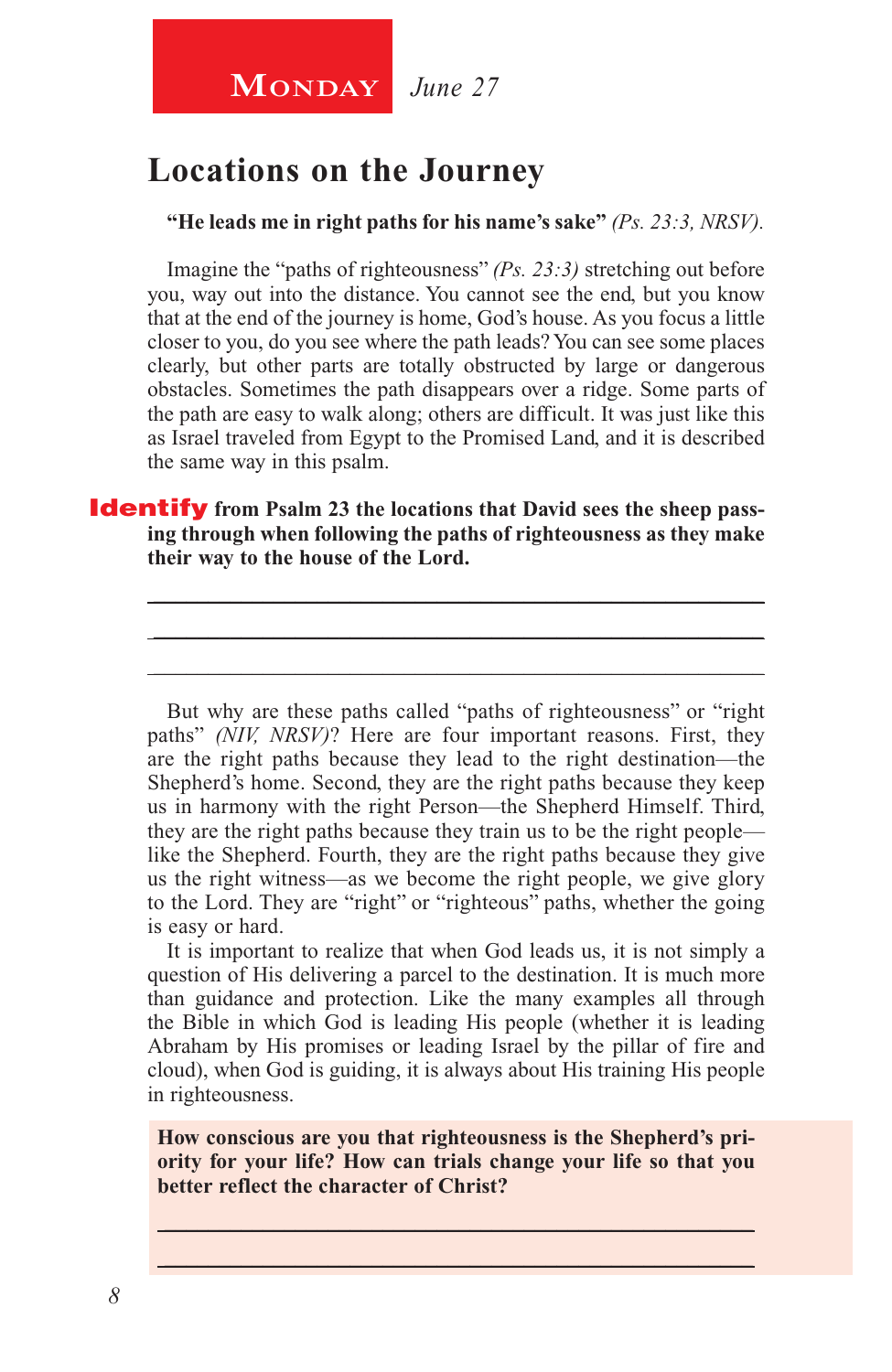**TUESDAY** June 28

## **Unexpected Detour 1: The Valley**

**"Yea, though I walk through the valley of the shadow of death, I will fear no evil; for You are with me; Your rod and Your staff, they comfort me"** *(Ps. 23:4, NKJV).*

It would be nice if the paths of righteousness wound their way only along the grass-covered banks of cool streams. But that is not the way David paints it. Also, along these paths is the valley of the shadow of death—not a place that we are eager to visit! At certain times of the year, the wadis and ravines found in Israel are prone to flash floods that can come unexpectedly and prove overwhelming. These places also are characteristically narrow, with steep sides that block out the light. Hence, "the shadow of death" is an image for "very deep shadow," or "deep darkness."

**Think** about the times you have been in your own "valley of the **shadow of death." What has it been like? Did you have fear, even though you knew that the Shepherd was there? Which Bible texts were most precious to you at that time, and why?**

\_\_\_\_\_\_\_\_\_\_\_\_\_\_\_\_\_\_\_\_\_\_\_\_\_\_\_\_\_\_\_\_\_\_\_\_\_\_\_\_\_\_\_\_\_\_\_\_\_\_\_\_\_\_\_\_ \_\_\_\_\_\_\_\_\_\_\_\_\_\_\_\_\_\_\_\_\_\_\_\_\_\_\_\_\_\_\_\_\_\_\_\_\_\_\_\_\_\_\_\_\_\_\_\_\_\_\_\_\_\_\_\_ \_\_\_\_\_\_\_\_\_\_\_\_\_\_\_\_\_\_\_\_\_\_\_\_\_\_\_\_\_\_\_\_\_\_\_\_\_\_\_\_\_\_\_\_\_\_\_\_\_\_\_\_\_\_\_\_

How **do you think the sheep ended up in the valley? Do you think the sheep went there on their own, or did the Shepherd lead the sheep that way Himself? Justify your answer.** 

Elisabeth Elliot writes, "A lamb who found himself in the valley of the shadow of death might conclude that he had been falsely led. It was needful for him to traverse that darkness in order to learn not to fear. The shepherd is still with him."—*Quest for Love* (Grand Rapids, MI: Revell Books, 1996), p. 218.

\_\_\_\_\_\_\_\_\_\_\_\_\_\_\_\_\_\_\_\_\_\_\_\_\_\_\_\_\_\_\_\_\_\_\_\_\_\_\_\_\_\_\_\_\_\_\_\_\_\_\_\_\_\_\_\_ \_\_\_\_\_\_\_\_\_\_\_\_\_\_\_\_\_\_\_\_\_\_\_\_\_\_\_\_\_\_\_\_\_\_\_\_\_\_\_\_\_\_\_\_\_\_\_\_\_\_\_\_\_\_\_\_ \_\_\_\_\_\_\_\_\_\_\_\_\_\_\_\_\_\_\_\_\_\_\_\_\_\_\_\_\_\_\_\_\_\_\_\_\_\_\_\_\_\_\_\_\_\_\_\_\_\_\_\_\_\_\_\_

**Have you ever felt that you have been "falsely led" into the valley? How did you respond to God during this time? Why do you think the Shepherd might be willing to risk being misunderstood by permitting us to enter a dark valley?**

\_\_\_\_\_\_\_\_\_\_\_\_\_\_\_\_\_\_\_\_\_\_\_\_\_\_\_\_\_\_\_\_\_\_\_\_\_\_\_\_\_\_\_\_\_\_\_\_\_\_\_\_\_\_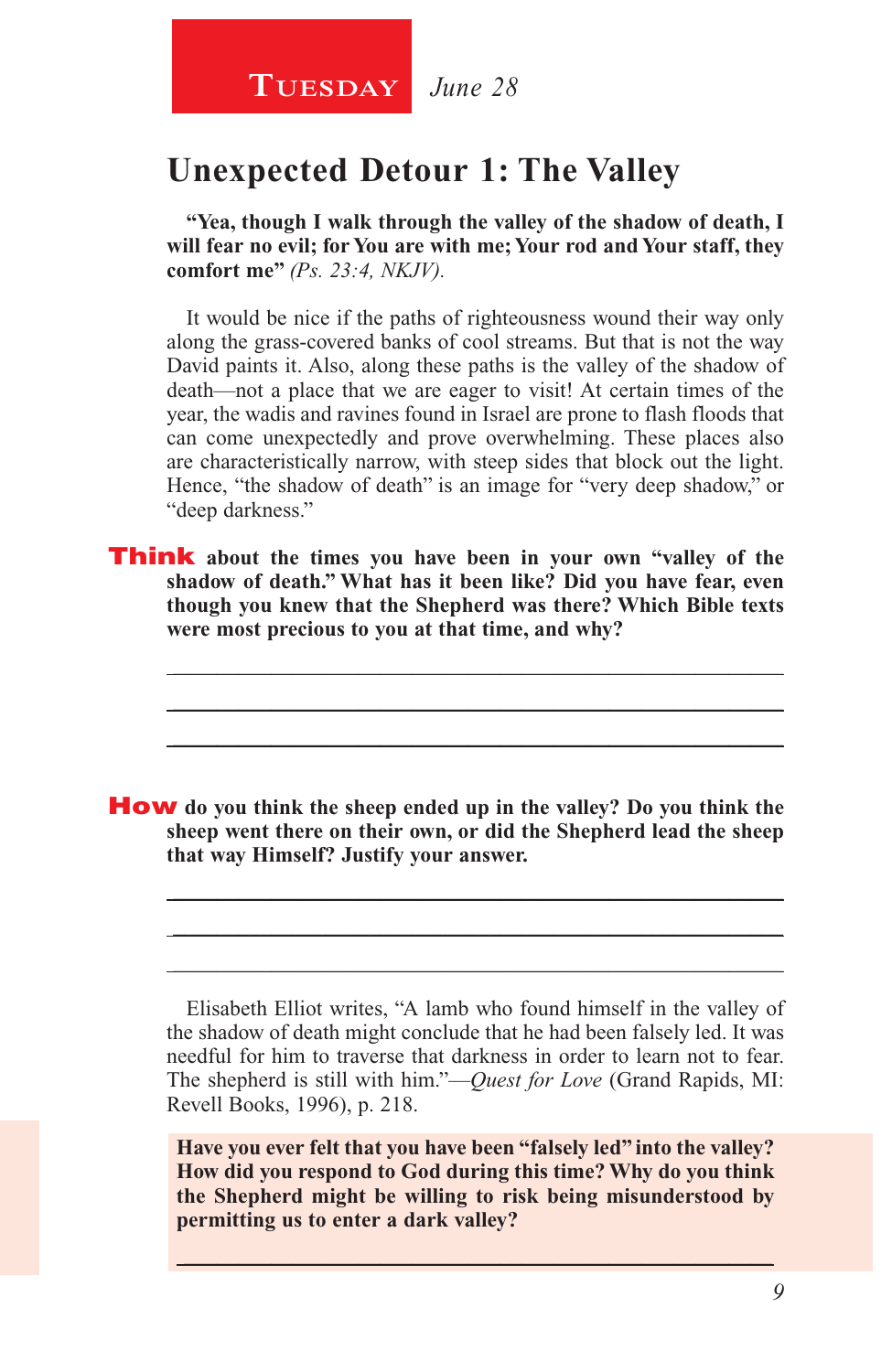## **Unexpected Detour 2: The Surrounded Table**

**"You prepare a table before me in the presence of my enemies; You anoint my head with oil; my cup runs over"** *(Ps. 23:5, NKJV)*.

Throughout our lives, we will inevitably bump into some enemies. How do you deal with them? Have you ever lain awake at night, tossing and turning, dreaming up ways to take revenge on those who are trying to hurt you or destroy your work? It can be hard for Christians to know how to handle enemies.

#### What **types of enemies have you had in your life? How have you responded to those who have tried to hurt you or those you care for? How well did you follow Christ's words to us in Matthew 5:44, or Paul's in Romans 12:18–21?**

In Psalm 23:5, David shows us an interesting way of dealing with enemies. He obscures their presence by looking instead at what God is doing in his behalf. And God is there preparing a banquet for him.

\_\_\_\_\_\_\_\_\_\_\_\_\_\_\_\_\_\_\_\_\_\_\_\_\_\_\_\_\_\_\_\_\_\_\_\_\_\_\_\_\_\_\_\_\_\_\_\_\_\_\_\_\_\_\_\_ \_\_\_\_\_\_\_\_\_\_\_\_\_\_\_\_\_\_\_\_\_\_\_\_\_\_\_\_\_\_\_\_\_\_\_\_\_\_\_\_\_\_\_\_\_\_\_\_\_\_\_\_\_\_\_\_

In David's culture, when an honored guest came for a feast, the host would anoint his head with oil as the guest was about to enter the banqueting hall. The oil was a mixture of olive oil and perfume. Then the guest would be seated in front of far more food than one could ever eat.

#### How **could the three items (table, oil, cup) in Psalm 23:5 help to remind us about how God provides, even when we are in the valley?**

As Paul reminds us, "our struggle is not against enemies of blood and flesh, but against the rulers, against the authorities, against the cosmic powers of this present darkness, against the spiritual forces of evil in the heavenly places" *(Eph. 6:12, NRSV)*. Our enemies include those we see and those we don't. Whether we like it or not, we are surrounded. Yet, when we are with the Shepherd, not one enemy, visible or invisible, can steal what He has provided for us.

\_\_\_\_\_\_\_\_\_\_\_\_\_\_\_\_\_\_\_\_\_\_\_\_\_\_\_\_\_\_\_\_\_\_\_\_\_\_\_\_\_\_\_\_\_\_\_\_\_\_\_\_\_\_\_\_ \_\_\_\_\_\_\_\_\_\_\_\_\_\_\_\_\_\_\_\_\_\_\_\_\_\_\_\_\_\_\_\_\_\_\_\_\_\_\_\_\_\_\_\_\_\_\_\_\_\_\_\_\_\_\_\_

**Reflect on how the Shepherd has treated you when you have been surrounded by enemies. What can you see in these times that can enable you to give thanks even during such difficulties?**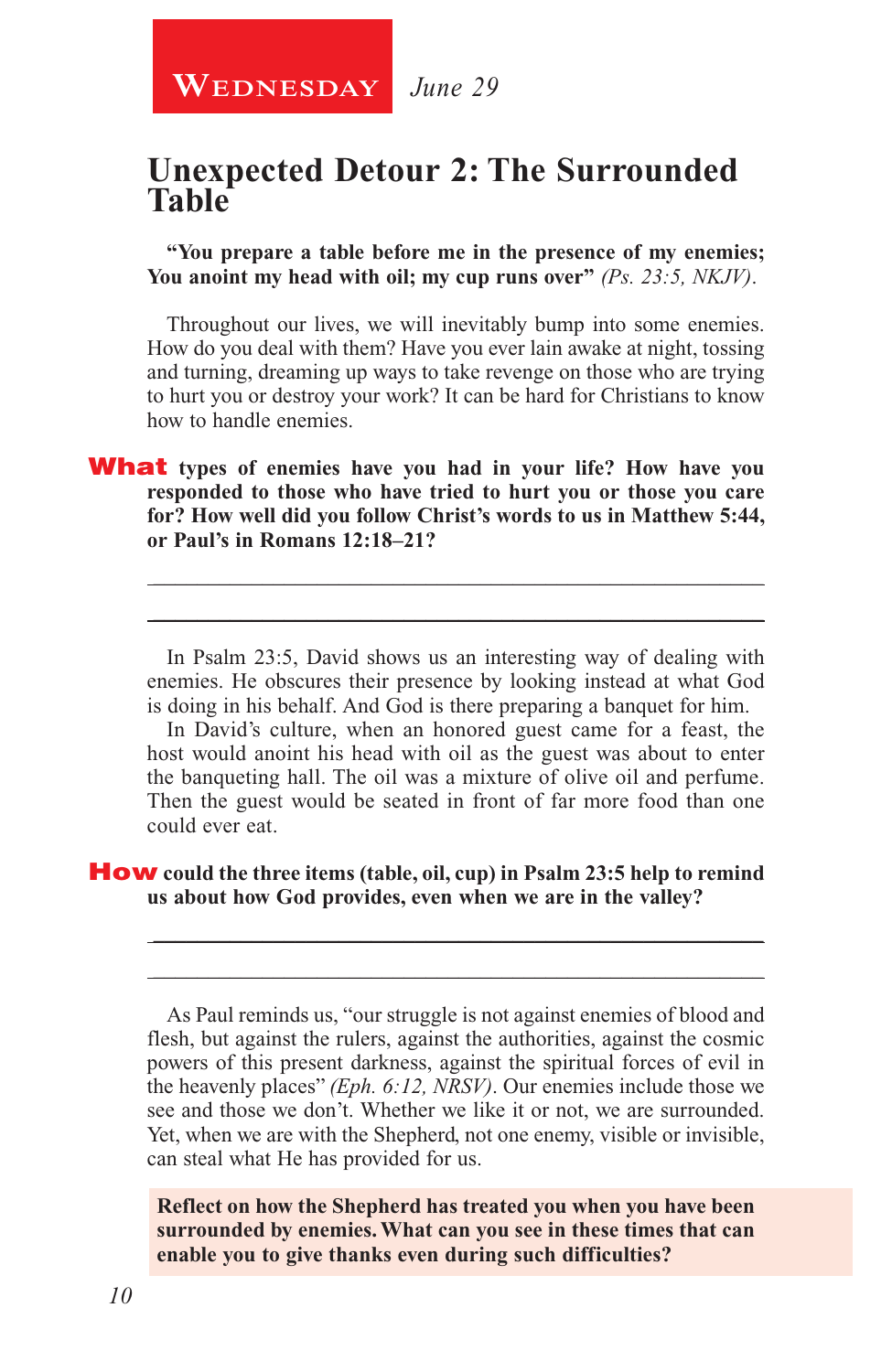## **A Certain Promise for the Journey**

**"Surely goodness and mercy shall follow me all the days of my life;**  and I will dwell in the house of the Lord forever" (Ps. 23:6, NKJV).

When we are in the valley or surrounded by enemies, it is sometimes tempting to believe that we have been left alone. It does not always feel as though God has been doing much; we reason that if He had been helping, we wouldn't be in this situation to begin with. But David obviously does not see it like this.

**In** spite of his trials, what two things does David say in Psalm 23:6 that **he is certain of?** *(See also Eph. 1:4, 2 Pet. 1:10, and Heb. 11:13–15.)*

Some translations say that goodness and unfailing love (God's covenantal commitment) will "follow" me all the days of my life. However, the original verb is much stronger, and the text should read that goodness and unfailing love will "pursue" me all the days of my life. (In fact, it's the same Hebrew verb used in such verses as Genesis 14:14, Joshua 10:19, and 1 Samuel 25:29, where the idea of "pursuit" is very clear.)

\_\_\_\_\_\_\_\_\_\_\_\_\_\_\_\_\_\_\_\_\_\_\_\_\_\_\_\_\_\_\_\_\_\_\_\_\_\_\_\_\_\_\_\_\_\_\_\_\_\_\_\_\_\_\_\_ \_\_\_\_\_\_\_\_\_\_\_\_\_\_\_\_\_\_\_\_\_\_\_\_\_\_\_\_\_\_\_\_\_\_\_\_\_\_\_\_\_\_\_\_\_\_\_\_\_\_\_\_\_\_\_\_

What **picture do you get in your mind when you imagine goodness and unfailing love "pursuing" you? What do you think David meant to tell us about God by describing His care for us this way?**

No matter how deep the valley or how persistent the enemies, the certainty of God's goodness and unfailing love and the certainty of His guidance to the very end of our journey is unquestionable. If these thoughts could sustain Jesus through Calvary, we should take heart, as well.

\_\_\_\_\_\_\_\_\_\_\_\_\_\_\_\_\_\_\_\_\_\_\_\_\_\_\_\_\_\_\_\_\_\_\_\_\_\_\_\_\_\_\_\_\_\_\_\_\_\_\_\_\_\_\_\_ \_\_\_\_\_\_\_\_\_\_\_\_\_\_\_\_\_\_\_\_\_\_\_\_\_\_\_\_\_\_\_\_\_\_\_\_\_\_\_\_\_\_\_\_\_\_\_\_\_\_\_\_\_\_\_\_

There are times, however, when those we care for are full of questions. Like David, the best way to address these concerns is often not with a theological description of what God can do. Rather, as David shows us in Psalm 23:6, it is through an affirmation, the sharing of a personal conviction, of the truth about our God.

**What evidence is there from your own knowledge of God that can illustrate the certainty that His goodness and unfailing love pursue us? What evidence could you add from the Bible? How could you share this with those who may be questioning the certainty of God's care? How is the Cross the greatest example of this "pursuit"?**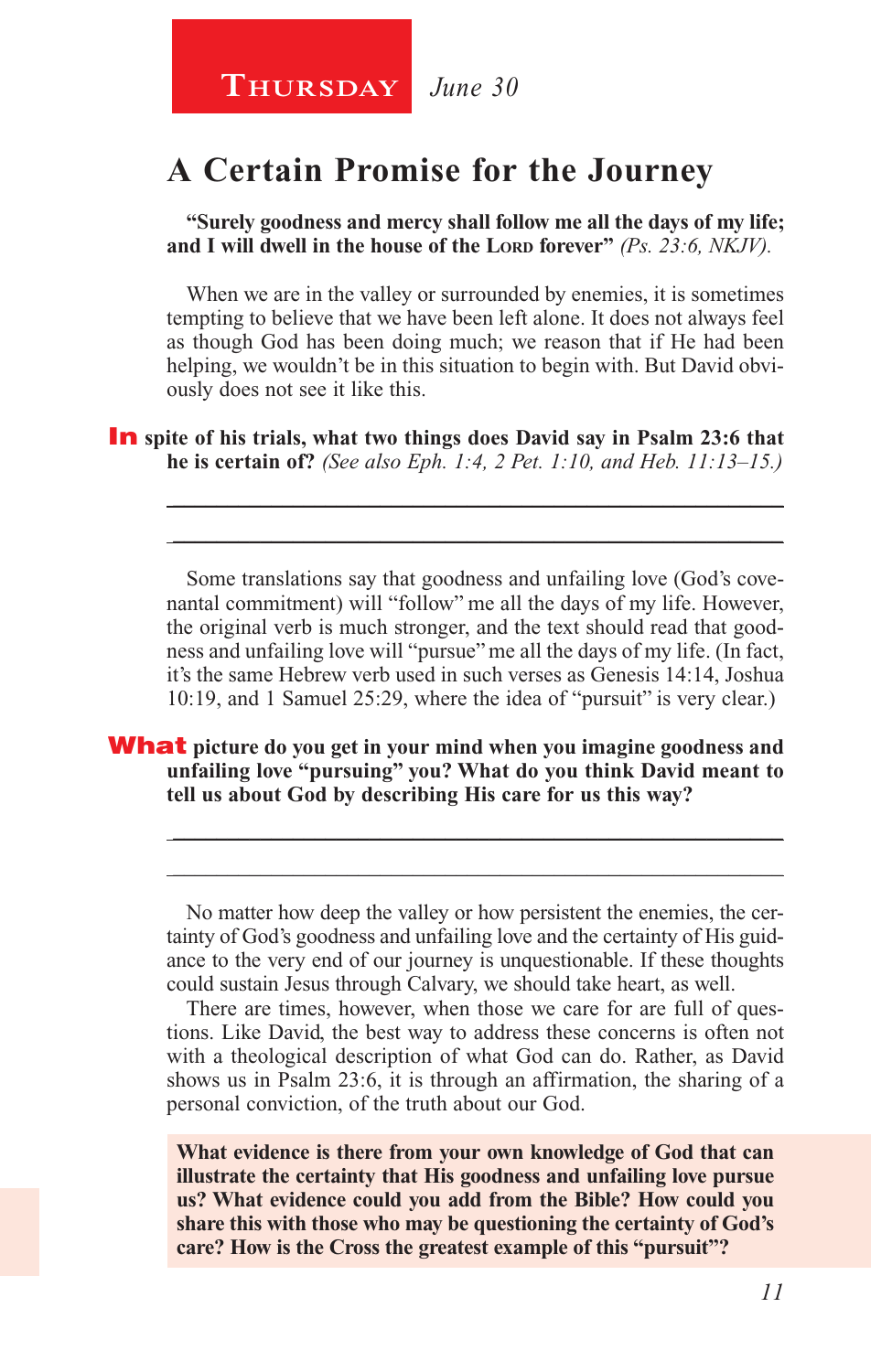**FRIDAY** July 1

**Further Thought:** Read Ellen G. White, "Missionaries in the Home," p. 143, in *Testimonies for the Church*, vol. 4; "The Divine Shepherd," pp. 476–484, in *The Desire of Ages*.

"Those who are finally victorious will have seasons of terrible perplexity and trial in their religious life; but they must not cast away their confidence, for this is a part of their discipline in the school of Christ, and it is essential in order that all dross may be purged away. The servant of God must endure with fortitude the attacks of the enemy, his grievous taunts, and must overcome the obstacles which Satan will place in his way. . . .

"But if you keep looking up, not down at your difficulties, you will not faint in the way, you will soon see Jesus reaching His hand to help you, and you will only have to give Him your hand in simple confidence, and let Him lead you. As you become trustful, you will become hopeful. . . .

"You will find help in Christ to form a strong, symmetrical, beautiful character. Satan cannot make of none effect the light shining forth from such a character. . . . God has given us His best gift, even His onlybegotten Son, to uplift, ennoble, and fit us, by putting on us His own perfection of character, for a home in His kingdom."—Ellen G. White, *Messages to Young People*, pp. 63, 64.

### Discussion Questions:

 **To what extent have you been aware that the "terrible perplexity and trial" that comes into your life may actually be part of your "discipline in the school of Christ"?**

 $\bullet$  How might our help, comfort, and encouragement to those in **the valley be part of the Shepherd's way of getting people through their crises? What things can you as a church do to be better used by the Lord to help those in need?**

**8** In class, go around and have each person talk about how good**ness and mercy "pursued" them. What can you learn from one another's experiences?**

 **Think about the last hours of Christ's life, as He entered into the crucible. From what you can tell, either from the Bible or Ellen G. White (***The Desire of Ages* **is a great source), how was Jesus, in His humanity, able to endure? What can we take from His example for ourselves in whatever crucibles we face, as well?**